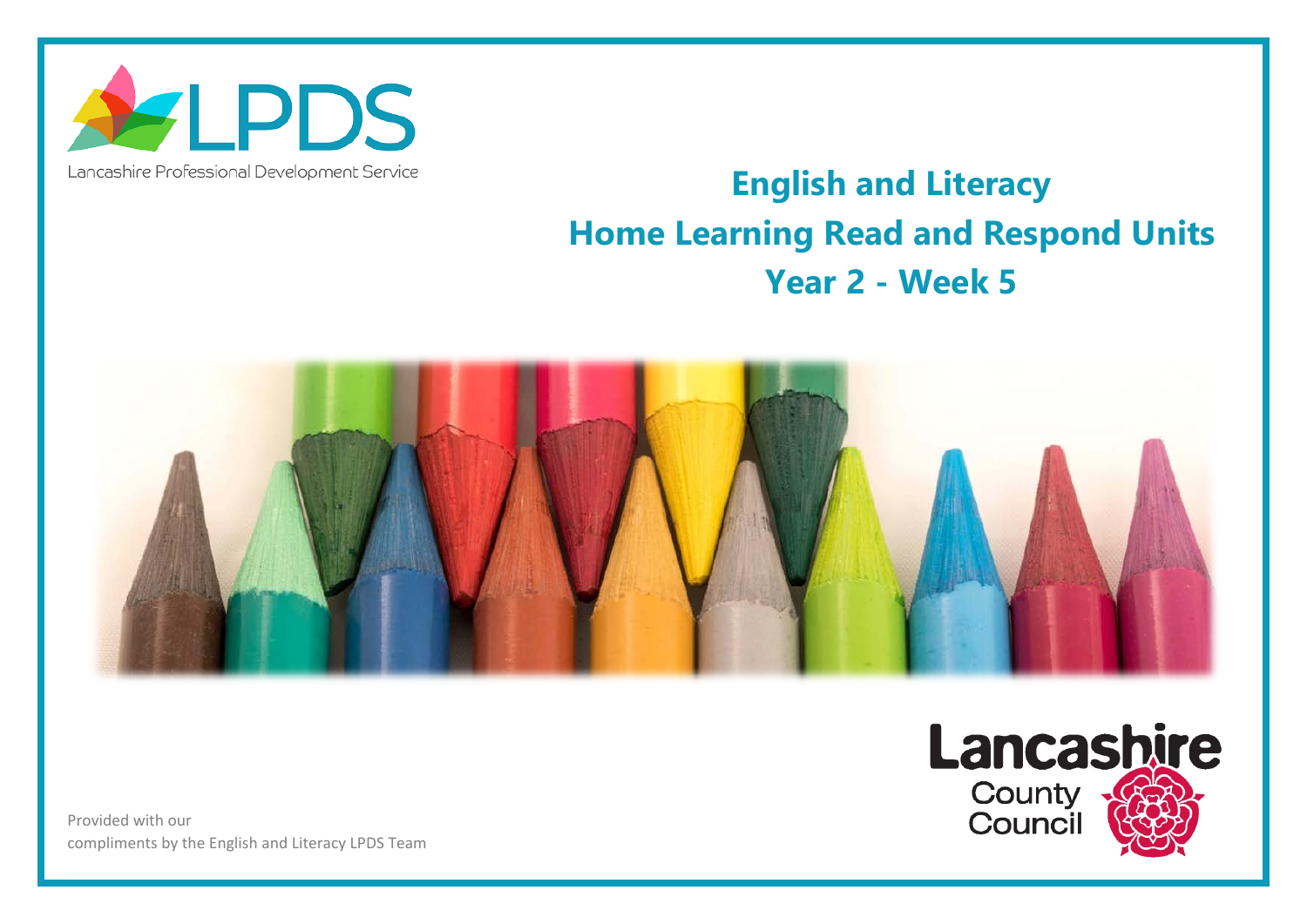

| <b>Week Five</b>        |                            |                          |                          |                           |                           |  |  |
|-------------------------|----------------------------|--------------------------|--------------------------|---------------------------|---------------------------|--|--|
| <b>Year 2</b>           | Day 1                      | Day 2                    | Day 3                    | Day 4                     | Day 5                     |  |  |
| <b>Focus theme:</b>     | Discuss with your child:   | Read pages 4-7 of the    | Read pages 8-11 of the   | Today you are going to    | Today you may choose      |  |  |
| <b>Amazing birds!</b>   | What do you already        | <b>RSPB Nature Birds</b> | <b>RSPB Nature Birds</b> | find out all about        | to either continue your   |  |  |
|                         | know about birds?          | Guide. This could be by  | Guide. This could be by  | feathers!                 | information page on       |  |  |
| Prepare to be           | What questions might       | reading the text to your | reading the text to your | Watch Feathers:           | feathers, or create a new |  |  |
| amazed! Over the        | you have about birds?      | child or by reading a    | child or by reading a    | https://www.youtube.c     | page of amazing facts on  |  |  |
| next fortnight, enjoy   | E.g. Can all birds fly?    | paragraph, or page, to   | paragraph, or page, to   | om/watch?v=TMKOWK         | birds.                    |  |  |
| finding out all about   | What is the smallest/      | each other.              | each other.              | <b>QgAcs</b> This clip    | Watch Interesting Facts   |  |  |
| our amazing             | biggest bird in the        | https://www.lovereadin   | https://www.lovereadin   | becomes progressively     | <b>About Birds:</b>       |  |  |
| feathered friends,      | world? Where do birds      | g4kids.co.uk/book/1701   | g4kids.co.uk/book/1701   | more challenging so       | https://www.youtube.co    |  |  |
| using a range of texts, | live? Over the next two    | 7/RSPB-Nature-Guide-     | 7/RSPB-Nature-Guide-     | will require ongoing      | m/watch?v=Mu6b3u 95       |  |  |
| online resources and    | weeks, your research       | Birds-by-Catherine-      | Birds-by-Catherine-      | discussion with an        | <b>Ts</b>                 |  |  |
| articles.               | will hopefully help you    | <b>Brereton.html</b>     | <b>Brereton.html</b>     | adult, though you may     | Re-watch and pause        |  |  |
|                         | in answering some of       | (You will need to        | (You will need to        | not choose to watch it    | after facts that          |  |  |
| When following links    | your questions! Ask        | register with            | register with            | all! After each point     | particularly amaze you!   |  |  |
| online, parents         | your child to write        | LoveReading4Kids to      | LoveReading4Kids to      | made in the clip, pause   | Write down each of your   |  |  |
| should monitor that     | down any questions         | view the extract.        | view the extract.        | to explain and discuss    | favourite amazing facts   |  |  |
| children are            | they may have,             | Membership is free).     | Membership is free).     | with your child. Use      | and then draw a star      |  |  |
| remaining on that       | reminding them to use      |                          |                          | the opportunity to        | burst outline around      |  |  |
| page only and are       | question marks.            | Return to the            | Return to pp 10-11,      | expand on technical       | each fact. Remember       |  |  |
| keeping safe online.    | Watch What are Birds?      | Birdwatcher's Code on    | What do birds do all     | vocabulary, e.g. display, | each fact must be in a    |  |  |
|                         | https://www.bbc.co.uk/     | p5 (the second page of   | year?                    | insulation.               | clear sentence. Check     |  |  |
|                         | bitesize/topics/z6882hv    | the extract). Re-read    | Using a paper plate if   |                           | for punctuation and       |  |  |
|                         | /articles/zyd6hyc          | and discuss. Create a    | you have one (or a large | Reinforce your            | spelling too.             |  |  |
|                         | Ask, what do you know      | poster on how to be a    | circle drawn on paper),  | understanding by now      | Create a poster or page   |  |  |
|                         | about birds now?           | respectful birdwatcher.  | split it into quarters.  | watching Look Closely     | full of amazing facts on  |  |  |
|                         | Watch the clip a few       | Use colours and          | Label each quarter with  | at Feathers - Nat Geo     | birds. Make your page     |  |  |
|                         | times, each time           | illustrate your poster   | a season. Using the      | Kids. (Be warned, the     | as bright and colourful   |  |  |
|                         | pausing to allow your      | with care.               | information from the     | narrator talks very fast! | as possible. Astonish     |  |  |
|                         | child to record key facts. |                          | text, write down what    | Hence, you may want       | your family with these    |  |  |
|                         | Perhaps you could          |                          | the swallow does in      | to watch this more        | amazing facts!            |  |  |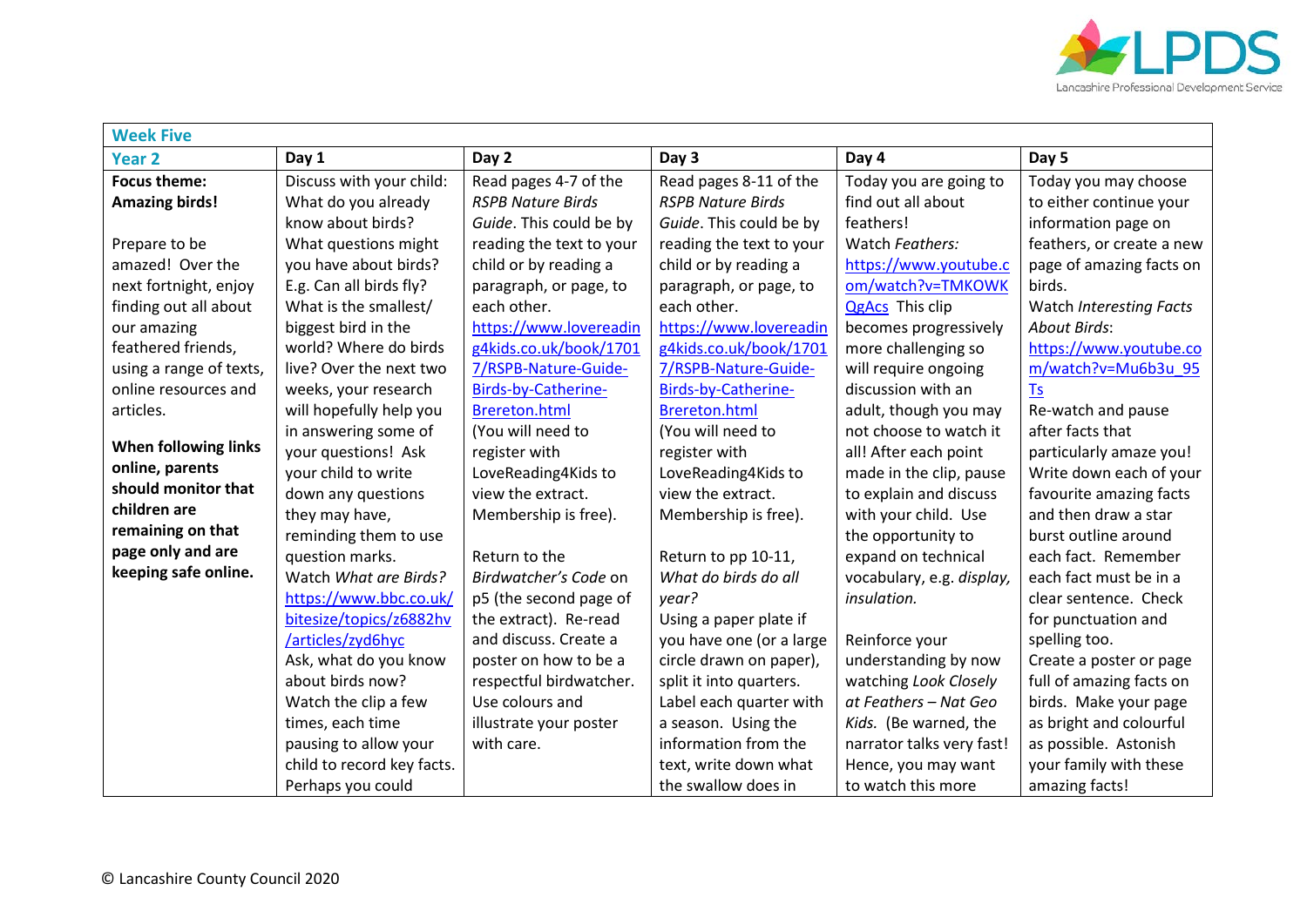

| record different facts on | each season. You can      | than once!)              |  |
|---------------------------|---------------------------|--------------------------|--|
| sticky notes and make a   | make your own             | https://www.youtube.c    |  |
| fact poster.              | sentences using key       | om/watch?v=9coPAfw       |  |
| Now watch All About       | words from the text to    | <b>NPEU</b>              |  |
| Birds:                    | help you. Colour and      |                          |  |
| https://www.youtube.c     | decorate your seasonal    | Read together pp12-13    |  |
| om/watch?v=jF0ld-         | circle to make it         | of the RSPB Nature       |  |
| hH9y4                     | attractive.               | Birds Guide.             |  |
| Record more key facts     |                           | https://www.lovereadi    |  |
| on sticky notes. Have     | Enjoy listening to Follow | ng4kids.co.uk/book/17    |  |
| any of your questions     | the Swallow by Julia      | 017/RSPB-Nature-         |  |
| been answered already?    | Donaldson using the       | Guide-Birds-by-          |  |
| Begin to pick out some    | link here:                | Catherine-               |  |
| new words and talk        | https://www.youtube.c     | <b>Brereton.html</b>     |  |
| about their meaning,      | om/watch?v=D6E2rE0Y       | Read particularly        |  |
| e.g. vertebrates, bill,   | <b>KBA</b>                | closely the sections     |  |
| habitat, camouflage.      |                           | 'Feathers' and           |  |
| Use Word Hippo:           | When you hear about       | 'Moulting'.              |  |
| https://www.wordhipp      | Apollo the swallow in     | Discuss all the new      |  |
| o.com/                    | the story, can you make   | found facts you have     |  |
| to look up new words      | links with some of the    | learned about feathers.  |  |
| and find out what they    | facts you've recorded     |                          |  |
| mean. Practise putting    | on your seasonal plate?   | Following your           |  |
| any new words into new    |                           | discussion, write some   |  |
| sentences.                |                           | of your own sentences    |  |
|                           |                           | about feathers.          |  |
|                           |                           | Imagine your             |  |
|                           |                           | information on feathers  |  |
|                           |                           | is going to feature in a |  |
|                           |                           | book about birds for     |  |
|                           |                           | children your age.       |  |
|                           |                           | Check for punctuation    |  |
|                           |                           | and spelling together.   |  |